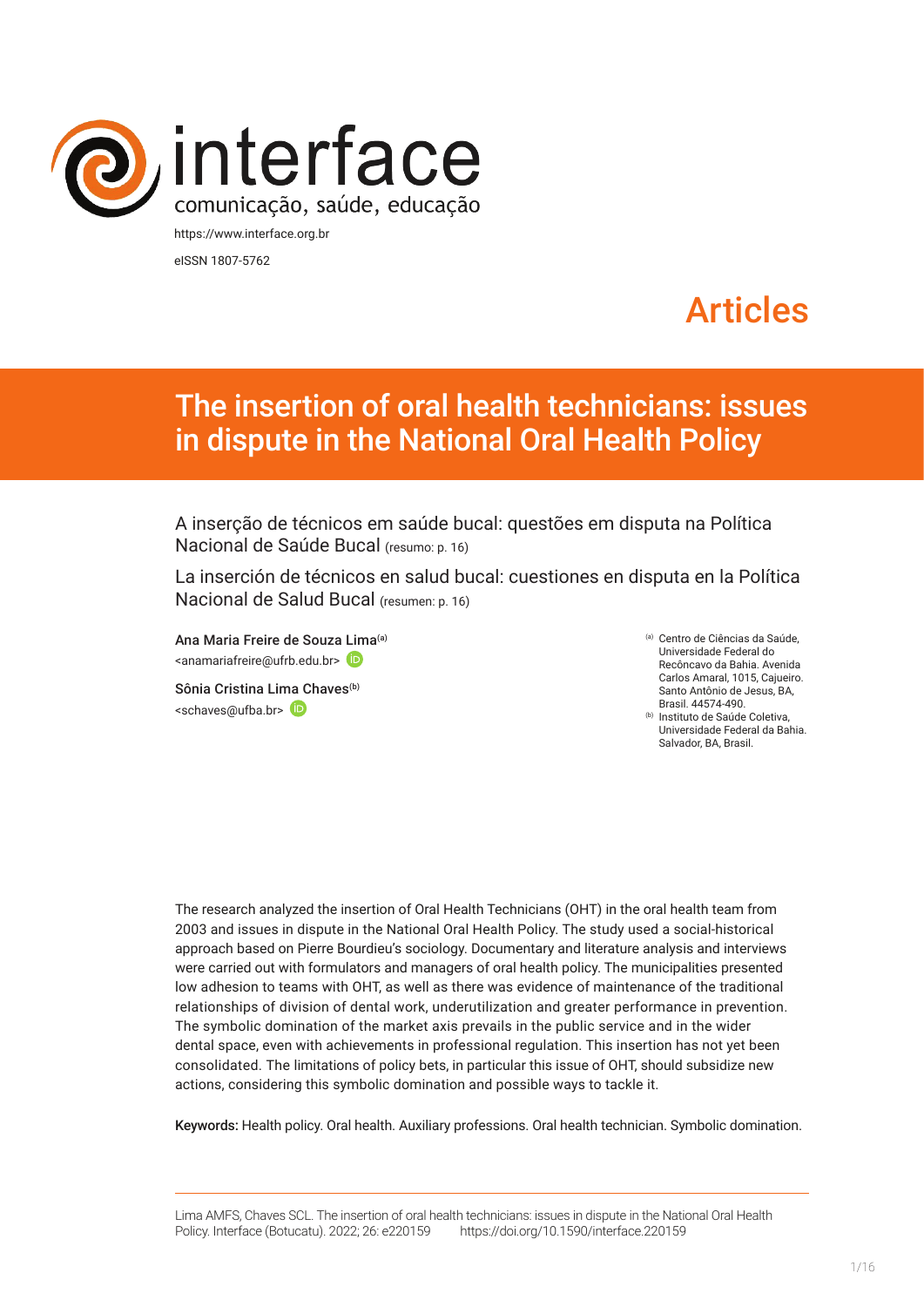#### **Introduction**

 $\bullet$ 

Since the insertion of oral health teams (eSB) in Primary Care in 2000, they can be composed of a Dental Surgeon (DS) and Oral Health Assistant (OHA) or Oral Health Technician (OHT), in the so-called modality I, or by DS, OHA, and OHT, in modality II. The acronyms OHA and OHT refer to the basic and medium level technical oral health workers, a group predominantly composed by women in Brazil<sup>1</sup>. The trajectory of this group began in Brazil in the 1950s, when the Ministry of Health (MoH), through the Public Health Services Foundation (FSESP), incorporated actions inspired by the North American model, the sanitary dentistry and incremental system, with emphasis on preventive and educational programs, later incorporated by school of dentistry<sup>2</sup>. The diffusion of these models occurs in parallel to the emergence of these workers in the country, and continues to influence their practices<sup>2,3</sup>.

The first regulations for these professions were in 1975, by the Ministry and the Federal Council of Education, and in 1984, by the Federal Council of Dentistry (CFO)<sup>46</sup>. The first Regulatory Bill (PL) was created in 1989, but vetoed by President Itamar Franco<sup>4,6,7</sup>. In 2000, another attempt was rejected, and in 2003, the PL 1.140, of Representative Rubens Otoni (Workers' Party, Goias), resulted in Law 11.889, sanctioned in 2008<sup>5,6</sup>. The expansion of these professionals since the 1980s, in the context of the Health Reform, and the history of training and incorporation of new practices are well documented in the literature, as well as advances and difficulties, especially related to the incorporation of OHT<sup>1-7</sup>.

The global literature advocates this incorporation by expanding coverage, access and quality of services, reducing costs and inequalities in oral health<sup>6,8-11</sup>. The division of dental labor is historically marked by regulatory disputes in many countries<sup>9-13</sup>. Therapists and hygienists, for example, exercise functions that in Brazil are exclusive to the SD<sup>14</sup>.

Even in universal health care systems, such as Canada and the United Kingdom, dental care is greatly influenced by the free market, which since the expansion of capitalism at the end of the 19th century and the beginning of the professionalization of dentistry has produced and maintained a liberal-privatist ideology<sup>2,15</sup>. Market dentistry", where the assistance occurs through direct or indirect payment by the user, globally influences the organization of oral health practices in the private and public spheres<sup>2</sup>. In Brazil, since 1980, a space has emerged for the defense of oral health as a universal right, and of a model of care that aims to go beyond traditional public health and health and schools of dentistry, the Collective Oral Health (SBC)<sup>16</sup>. This space will represent the "universalist pole", of the struggle for "oral health equal for all", and some of its agents occupied the bureaucratic managerial field of the National Oral Health Policy (PNSB) as of 2003. The demarcation of these two poles, universal and market dentistry, was based on Pierre Bourdieu's definition of social space<sup>17</sup>. It is a sociological resource to analyze the structure and dynamics of the relationships maintained by agents involved in disputes around a common interest, in this case, oral health<sup>17,18</sup>. These poles are not separate, and disputes are observed around this interest, whose correlation of forces also depends on the position of the agents in the specific social fields or spaces and in the wider social space.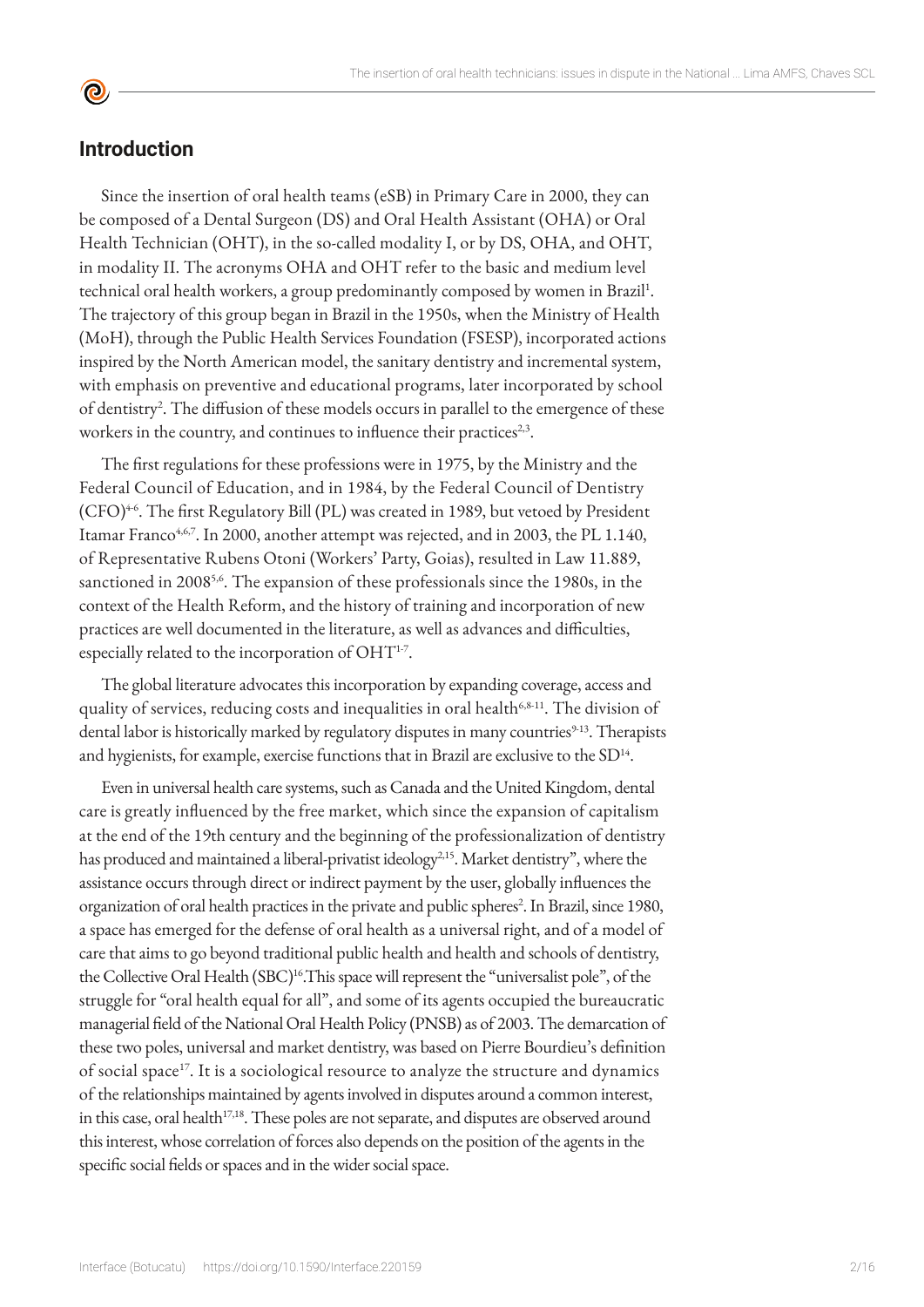In the PNSB analysis<sup>(c)</sup>, from 2003 to 2018, the incentive to the insertion of OHT in the eSB of the Brazilian National Health System (SUS) was one of the bets put forward by the federal administration. Thus, the transformations around this insertion and the main issues in dispute on the subject were analyzed, considering the position<sup>(d)</sup> of the policy makers.

## **Method**

<u>ල</u>

Study of social-historical approach, with documentary and bibliographical analysis, secondary data and in-depth interviews with agents involved in the formulation of the PNSB, from 2003 to 2010. It was based on Bourdieu's sociology, on the notions of social space, field, doxa, habitus, agents and symbolic domination. The PNSB was understood as a governmental response that interfered in the broader dental space, in which agents with different insertions interact, such as the scientific and bureaucratic fields, and specific spaces, such as Collective Oral Health and dental entities. The field is a relatively autonomous social microcosm, with its own laws, and it is also a field of games and disputes<sup>17,19,20</sup>.

Bourdieu<sup>17,19</sup> points out that there is a space of points of view on a given issue resulting from the structure of the agents' positions and trajectories, guided by habitus, an acquired system of preferences, classifications, and perceptions, linked to the field. The agents fight to transform or preserve the structure of the space and dispute the legitimate discourse, the doxa, with forces and capitals that depend on their position in the field and in the social space<sup>20</sup>. An individual can act in several fields at the same time, and his practical sense is permeated by relations of symbolic domination<sup>17,19</sup>.

The main disputes and positions taken in the dental space can be related to the tension between the market pole and the universalist pole. The latter is composed of interested agents, not dominant, and active in the space of struggle for the defense of health as a universal right. In Brazil, they are in the SBC space or are influenced by it<sup>16</sup>. The market pole is closer to the economic field, defends the liberal practice and aims at the resulting profit<sup>2,16</sup>. There is the subspace of the equipment and supplies industry, the distributors, the health insurance carriers, the clinics, the technical workers and dental surgeons, as well as dentists who own offices or clinics. Besides the PNSB itself and the regulation of training, the State appears in several other instances, including the Federal Council of Dentistry (CFO) and the National Agency of Supplementary Health (ANS). The class associations, such as the Brazilian Association of Dentistry (ABO), the unions, such as the Interstate Federation of Dentists (FIO) and the National Federation of Dentists (FNO), the network of Technical Schools of SUS (RET-SUS), the public and private dental schools, the Brazilian Association of Dental Teaching (ABENO), the Brazilian Association of Collective Health (ABRASCO), and the various graduate courses are present. The arrangement of these agents and institutions is not random in space, and there are dominant and dominated<sup>17</sup>.

It is assumed that agents of the universalist pole occupied positions of power within the bureaucratic field that managed the PNSB between 2003-2015, with more cohesive performance as a group until 2010. This made it possible to confront the dominant doxas in the Brazilian dental space and to open new possibilities. However, Bourdieu

(c) This research is part of the doctoral thesis entitled "National Oral Health Policy: a socio-historical analysis from 2003 to 2018," Federal University of Bahia, started in 2018 and is nearing completion.

(d) The positions taken are analyzed through the agents' strategies, their choices, positions, and publications<sup>19,20</sup>.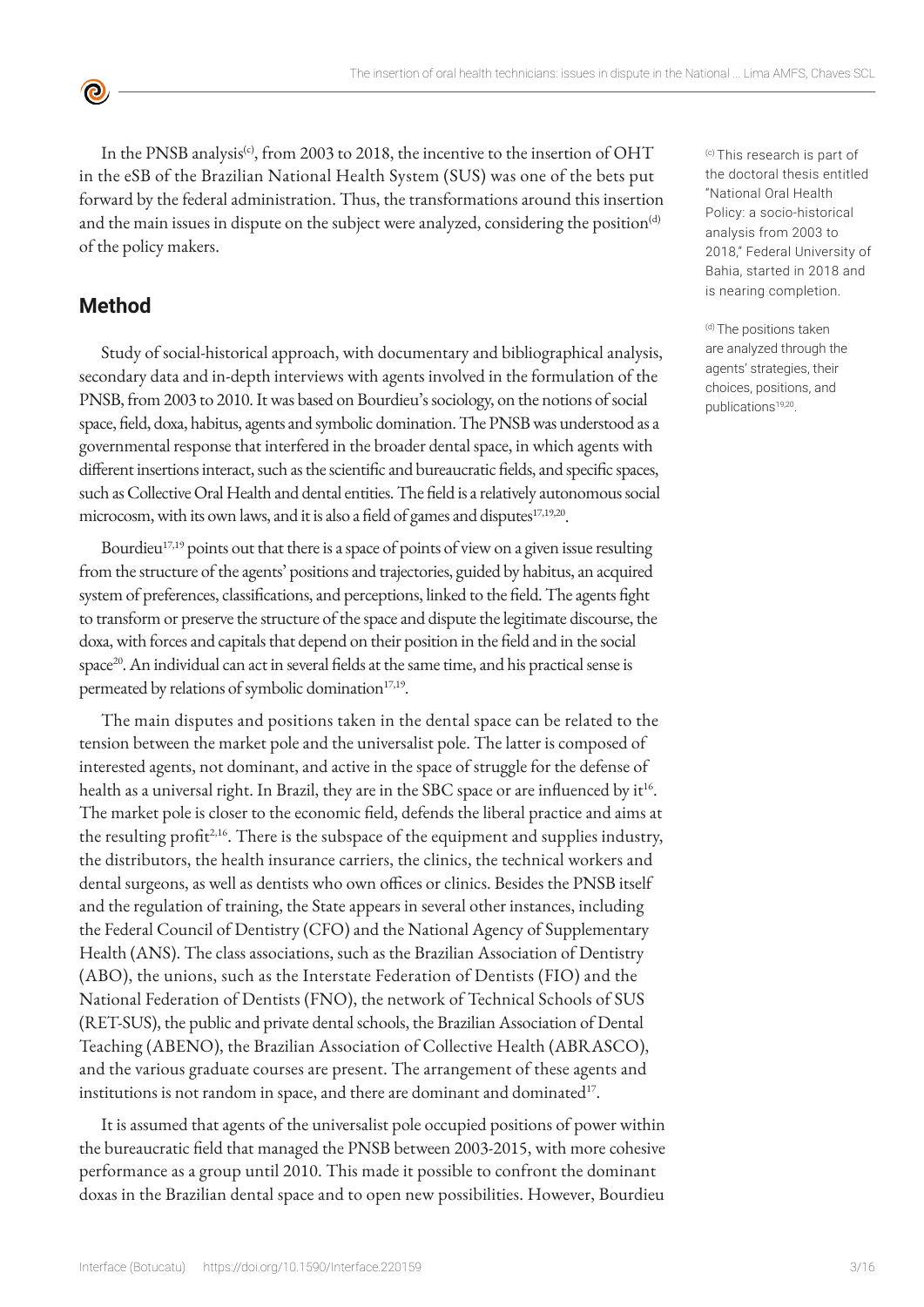reinforces that innovations progress and adaptations are inventions under structural pressure, and at every moment the "universe of possibles" really possible is closed, and there is always interest in certain 'possibles' at the expense of others<sup>19</sup>.

Thus, we sought to identify the main actions of the national management for the implementation of the eSB modality II, from 2003 to 2010, and the historical series of these teams, from 2003 to 2018, through official publications of the Ministry of Health (MOH) (Frame 1). These data were analyzed along with the construction of the viewpoint space on OHT insertion, from 16 social agents, selected for being most directly involved with the management of the PNSB in the period. Data collection and interviews took place between 2019 and 2021. The trajectories were analyzed from the interviews and official resumes. Frame 2 presents this group by region, gender, race/color/ethnicity, predominant fields and spaces of action, experience and ownership of a private dental office, experience in public service, and referred participation in movements, associations, and/or entities.

The time frame corresponds to the government of Luís Inácio Lula da Silva (Lula), for presenting two relevant milestones, the publication of the PNSB (2004) and Law 11.889 (2008).

| Year | Reference                                                                                                                                         |
|------|---------------------------------------------------------------------------------------------------------------------------------------------------|
| 2003 | Ordinance nº 396/GM (04/04/03). Readjusts the financing of the PSF, ACS and Oral Health Actions.                                                  |
|      | National Health Council Resolution no. 335 (11/27/03). Approves the Education and Development Policy for SUS and the Permanent<br>Education Hubs. |
|      | Ordinance no 198/GM/MS (02/13/2004). Establishes the National Policy of Continuing Education in Health.                                           |
| 2004 | Ordinance nº 74/GM (22/01/2004). Readjusts the financial incentives for the OSH in the PSF and inserts prosthetic procedures in Primary Care.     |
|      | Guidelines of the National Oral Health Policy.                                                                                                    |
|      | Profile of Competencies of the Dental Hygiene Technician and the Dental Office Assistant.                                                         |
| 2005 | Report from the 3rd National Oral Health Conference                                                                                               |
|      | Ordinance No. 648/GM (March 28, 2006). Approves the National Primary Care Policy.                                                                 |
| 2006 | Basic Health Notebooks (n.17) -Mouth Health                                                                                                       |
|      | Ordinance nº 650/GM (03/29/2006). Defines fixed and variable PAB values for PSF and PACS                                                          |
| 2007 | Ordinance GM/MS no. 1.996 (08/20/2007). Provides quidelines for the implementation of the National Policy of Continuing<br>Education in Health.   |
| 2008 | Ordinance No. 3066/GM (12/23/2008). Defines values of Variable PAB for ESF and Oral Health.                                                       |
|      | Federal Law no. 11.889 (12/24/2008). Regulates the exercise of the professions of oral health technician - OHT and oral health assistant - OHA.   |
|      | Management Report. Secretariat of Work Management and Health Education.                                                                           |
| 2009 | Ordinance No. 2372/GM (07/10/2009). Creates the dental equipment supply plan for the ESF.                                                         |
|      | Port. Nº 3189/GM (12/18/2009). Provides for the implementation of the Middle Level Professionals for Health Training Program (PROFAPS).           |
|      | Letter from the XX National Meeting of Dental Public Service Administrators and Technicians - ENATESPO. Vitória-ES.                               |
| 2010 | Management Report. Secretariat of Work Management and Health Education.                                                                           |
| 2011 | Ordinance No. 1599/GM (July 9, 2011). Defines values of Variable PAB for ESF, eSB and ACS.                                                        |
| 2015 | OHT and OHA Manual Volume 1. Regional Council of Dentistry of São Paulo.                                                                          |
| 2021 | e-Gestor Primary Care Public Reports. History of Coverage and of the number of teams and services funded. Accessed on 04/23/2021.                 |
|      | Statistics. Federal Council of Dentistry. Accessed on 06/30/2021.                                                                                 |

**Table 1.** References from the documentary and secondary data analysis.

Source: Authors.

**©**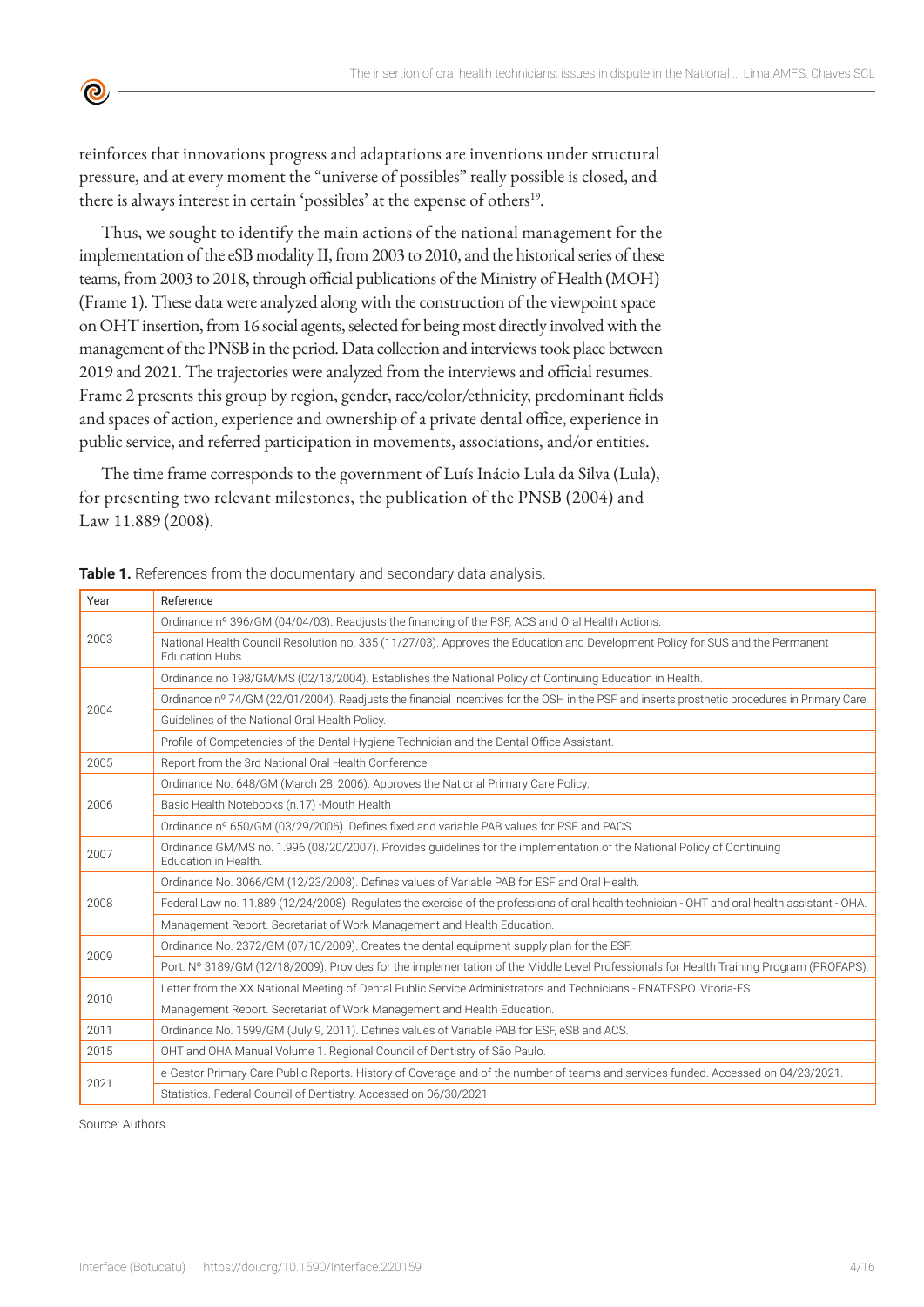| Agent          | Gender and race/<br>color/ethnicity<br>self-declared* | Region of<br>activity | Predominant<br>field(s)/space(s)              | Office<br>experience | Had a<br>consulting<br>office | Experience in<br>the dental public<br>service | Referred participation in student/<br>professional movements/<br>associations/entities* |  |  |
|----------------|-------------------------------------------------------|-----------------------|-----------------------------------------------|----------------------|-------------------------------|-----------------------------------------------|-----------------------------------------------------------------------------------------|--|--|
| $\mathbf{1}$   | M/W                                                   | Southeast             | Scientific                                    | <b>No</b>            | No                            | Yes                                           | ME, Cebes, MBRO, Enatespo,<br>Abrasco, Abrasbuco                                        |  |  |
| $\overline{2}$ | M/Ni                                                  | Midwest               | Bureaucratic/ Space<br>of the dental entities | Yes                  | Yes                           | Yes                                           | ME, Enatespo, FIO                                                                       |  |  |
| 3              | F/Ni                                                  | Midwest               | Bureaucratic/ Space<br>of the dental entities | Yes                  | Yes                           | Yes                                           | ME, Enatespo, FIO, Trade<br>Unions, Political Party Health<br>Sector                    |  |  |
| $\overline{4}$ | M/B                                                   | North                 | Bureaucratic/ Space<br>of the dental entities | Yes                  | Yes                           | Yes                                           | ME, Enatespo, Unions, CRO                                                               |  |  |
| 5              | M/W                                                   | South                 | Bureaucratic/<br>Scientific                   | <b>No</b>            | <b>No</b>                     | Yes                                           | ME, Enatespo                                                                            |  |  |
| 6              | F/W                                                   | South                 | Bureaucratic/<br>Scientific                   | Yes                  | Yes                           | Yes                                           | Enatespo                                                                                |  |  |
| 7              | M/W                                                   | South                 | <b>Scientific</b>                             | Yes                  | Yes                           | Yes                                           | ME, MBRO, Cebes, Enatespo                                                               |  |  |
| 8              | M/W                                                   | Southeast             | Bureaucratic/ Space<br>of the dental entities | Yes                  | Yes                           | Yes                                           | ME, MBRO, Enatespo, Cebes,<br>CRO                                                       |  |  |
| 9              | M/W                                                   | Southeast             | <b>Scientific</b>                             | Yes                  | Yes                           | Yes                                           | MBRO, Enatespo, Abrasco                                                                 |  |  |
| 10             | M/W                                                   | Northeast             | Bureaucratic/<br>Political                    | <b>No</b>            | <b>No</b>                     | Yes                                           | ME, CRO, Political Party Health<br>Sector                                               |  |  |
| 11             | M/W                                                   | Northeast             | Scientific                                    | Yes                  | <b>No</b>                     | Yes                                           | ME, MBRO, Enatespo, Political<br>Party Health Sector                                    |  |  |
| 12             | M/W                                                   | South                 | Bureaucratic/<br>Scientific                   | Yes                  | Yes                           | Yes                                           | ME, Political Party Health Sector                                                       |  |  |
| 13             | M/W                                                   | Northeast             | Bureaucratic/<br>Scientific                   | <b>No</b>            | <b>No</b>                     | Yes                                           | ME, Enatespo                                                                            |  |  |
| 14             | M/W                                                   | Midwest               | Bureaucratic                                  | Yes                  | Yes                           | <b>No</b>                                     | No participation                                                                        |  |  |
| 15             | M/W                                                   | Southeast             | <b>Bureaucratic</b>                           | Yes                  | <b>No</b>                     | Yes                                           | ME, CRO                                                                                 |  |  |
| 16             | M/W                                                   | Southeast             | <b>Bureaucratic</b>                           | Yes                  | <b>No</b>                     | <b>No</b>                                     | No participation                                                                        |  |  |

| Frame 2. Interviewees participating in the formulation and implementation of the PNSB, 2003-2010, Brazil. |  |  |  |  |  |  |
|-----------------------------------------------------------------------------------------------------------|--|--|--|--|--|--|
|-----------------------------------------------------------------------------------------------------------|--|--|--|--|--|--|

\*M=Male; F=Female; W=White; B= browns and blacks; Ni= no info

\*\*ME=Student Movement; Cebes=Brazilian Center for Health Studies; MBRO=Brazilian Movement of Dental Renewal; Enatespo=National Meeting of Technicians of the Public Dental Service; Abrasco=Brazilian Association of Collective Health; Abrasbuco=Brazilian Association of Collective Oral Health; CRO=Regional Council of Dentistry; FIO=Interstate Federation of Dentists. Sources: Interviews and official resumes.

The literature was consulted in SciELO, PubMed, Scopus, Lilacs, and Medline, by the indexed descriptors: oral health, oral health technician, health personnel, dental assistants. Articles in Portuguese and English, theses, dissertations, and chapters on the theme from 2003-2020 were included.

N-Vivo 11 software was used for document and interview analysis, and Excel for secondary data. The study was approved by the Research Ethics Committee from the Institute of Collective Health at the Federal University of Bahia (ordinance n°1.466.724). The presentation and discussion of the results was divided into two sections. The first focused on the implementation of the eSB modality II, and the second on the main issues in dispute that emerged from the space of the formulators' points of view, considering their legal, financial, administrative, political and ideological nature.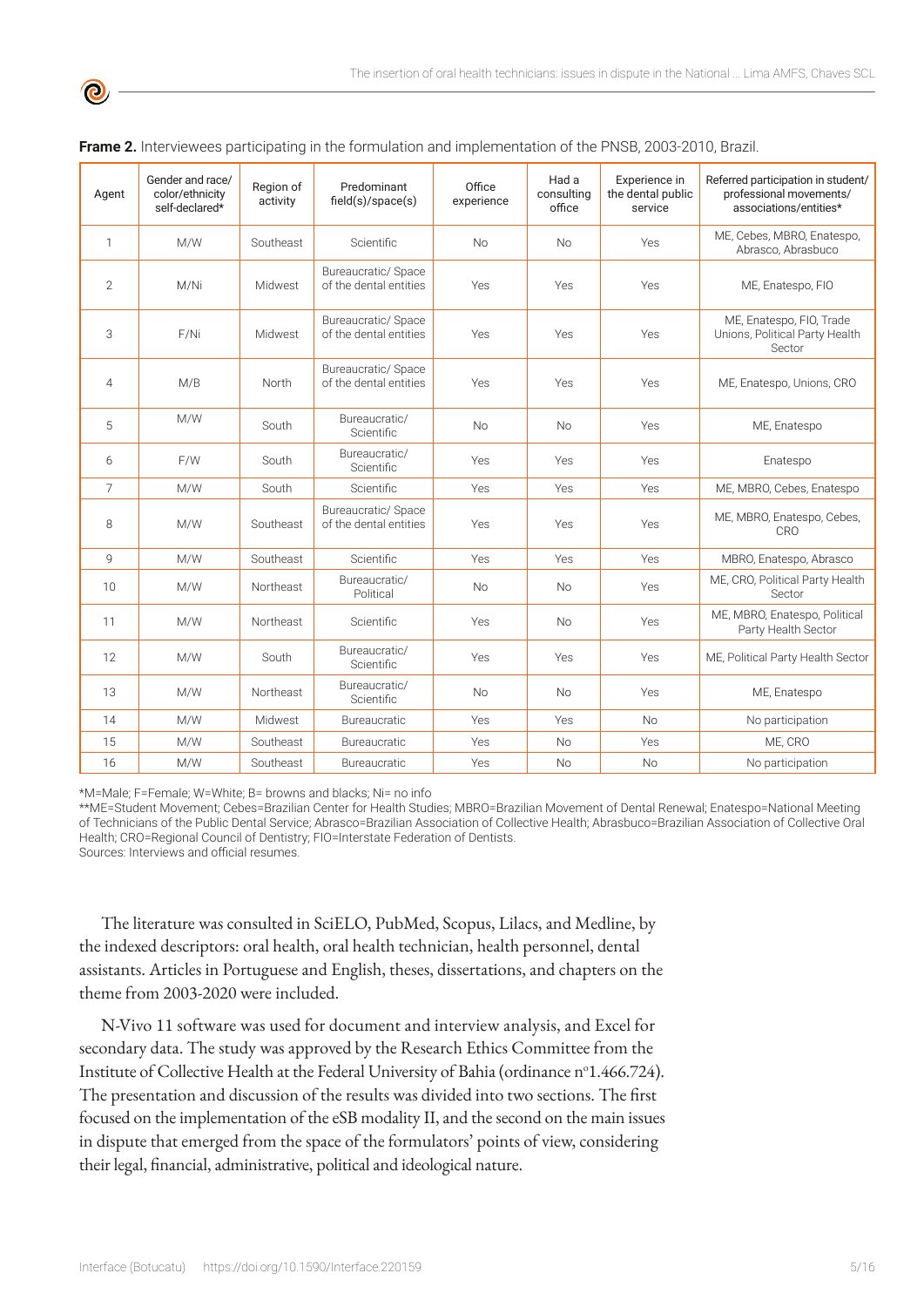# **Results and discussion**

**©** 

#### **The implementation of eSB mode II**

In the period analyzed, we identified actions of the MH for training, regulation and insertion of OHA and OHT in the eSB (Frame 1). There were adjustments in the financial incentive, donation of equipment, and initiatives in training through the Secretariat of Work and Health Education Management (SGTES). Gradually, this workforce has been incorporated, however, especially in the private network, part is still trained by the dentist himself $8,21$ .

It is worth noting that the institutionalized training of these professionals has been taking place in Brazil since the 1980s, through training centers and technical schools, as components of the RET-SUS<sup>3</sup>. Starting in 2004, SGTES also financed projects and the expansion of seats in this network, which already had 30 schools in 1997, rising to 36 in 2014, and 41 in 20183,22. In 2008, there were 14 courses in 9 states, with 2,928 vacancies for OHT. In 2009, the Middle Level Professionals for Health Training Program (PROFAPS) was launched, training 1,690 OHT in 2010.

In 2003, the CFO had only 4,799 registered TSB, and using the parameter of 1 TSB/750 inhabitants, the best relation was in the Federal District (1/6,000 pop.), with alarming lack in the states of Tocantins (1/1,230,000 pop.) and Maranhão (1/325,000 pop.), and a national average of In 2003, the CFO had only 4,799 registered TSB, and using the parameter of 1 TSB/750 popitants, the best relation was in the Federal District (1/6,000 pop.), with alarming lack in the states of Tocantins (1/1,230,000 pop.) and Maranhão (1/325,000 pop.), and national average of 1 OHT/36 DS<sup>23</sup>. In 2010, there were 231,610 dentists, 10,680 OHT, and 79,603 OHA. In 2014, there were 18,847 TSB, however, the incorporation of this professional in SUS was only 10%<sup>24</sup>.

The analysis reveals the shortcomings of the implementation of the teams with OHT. Adherence to modality II was low throughout the country. In 2003 there were 5,631 eSB modality I and 539 eSB modality II, rising to 18,731 and 1,693, respectively, in 2010. In 2014, modality II rose to 2,257, and in 2018 there were 2,145, representing only 8.03% of teams. There was greater deployment of mode II in the Southeast and South (Table 1).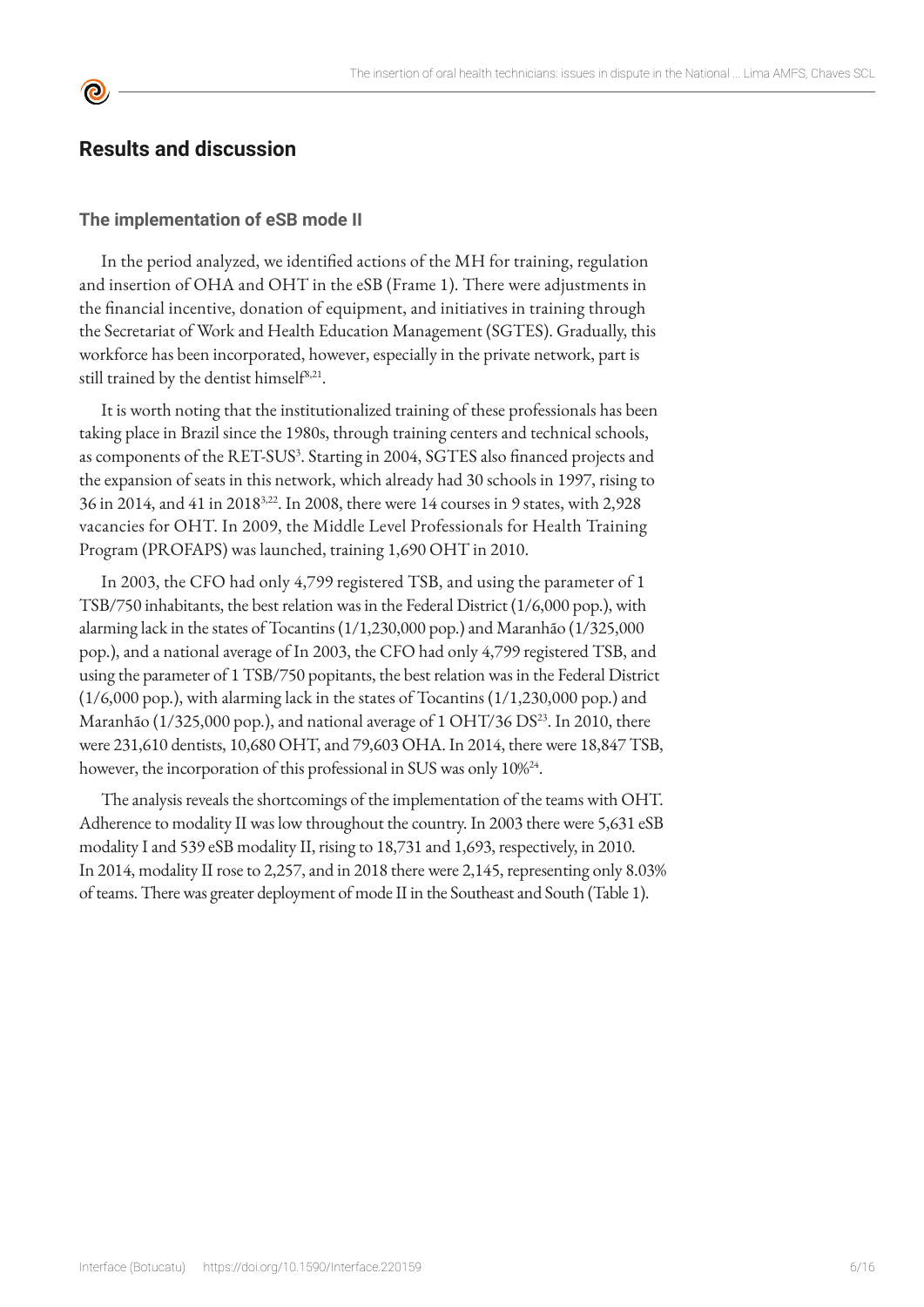| Brazil |              |               | North  |              |               | Northeast |              |               | Midwest |              |               | Southeast |              |               | South |              |               |       |
|--------|--------------|---------------|--------|--------------|---------------|-----------|--------------|---------------|---------|--------------|---------------|-----------|--------------|---------------|-------|--------------|---------------|-------|
| Year*  | eSB<br>Mod I | eSB<br>Mod II | Total  | eSB<br>Mod I | eSB<br>Mod II | Total     | eSB<br>Mod I | eSB<br>Mod II | Total   | eSB<br>Mod I | eSB<br>Mod II | Total     | eSB<br>Mod I | eSB<br>Mod II | Total | eSB<br>Mod I | eSB<br>Mod II | Total |
| 2003   | 5.631        | 539           | 6.170  | 339          | 10            | 349       | 2.968        | 86            | 3.054   | 565          | 84            | 649       | 986          | 153           | 1.139 | 773          | 206           | 979   |
| 2004   | 8.234        | 717           | 8.951  | 448          | 17            | 465       | 4.417        | 122           | 4.539   | 708          | 131           | 839       | 1.576        | 213           | 1.789 | 1.085        | 234           | 1.319 |
| 2005   | 11.717       | 886           | 12.603 | 695          | 24            | 719       | 6.416        | 136           | 6.552   | 981          | 145           | 1.126     | 2.191        | 276           | 2.467 | 1.434        | 305           | 1.739 |
| 2006   | 14.019       | 1.067         | 15.086 | 922          | 27            | 949       | 7.573        | 154           | 7.727   | 1.090        | 148           | 1.238     | 2.759        | 381           | 3.140 | 1.675        | 357           | 2.032 |
| 2007   | 14.563       | 1.131         | 15.694 | 1.036        | 35            | 1.071     | 7.710        | 158           | 7.868   | 1.098        | 182           | 1.280     | 3.010        | 392           | 3.402 | 1.709        | 364           | 2.073 |
| 2008   | 16.423       | 1.384         | 17.807 | 1.181        | 51            | 1.232     | 8.487        | 211           | 8.698   | 1.267        | 186           | 1.453     | 3.549        | 521           | 4.070 | 1.939        | 415           | 2.354 |
| 2009   | 17.465       | 1.517         | 18.982 | 1.331        | 67            | 1.398     | 8.937        | 215           | 9.152   | 1.315        | 189           | 1.504     | 3.786        | 624           | 4.410 | 2.096        | 422           | 2.518 |
| 2010   | 18.731       | 1.693         | 20.424 | 1.447        | 84            | 1.531     | 9.433        | 257           | 9.690   | 1.450        | 201           | 1.651     | 4.197        | 720           | 4.917 | 2.204        | 431           | 2.635 |
| 2011   | 19.492       | 1.933         | 21.425 | 1.496        | 86            | 1.582     | 9.687        | 309           | 9.996   | 1.513        | 196           | 1.709     | 4.503        | 906           | 5.409 | 2.293        | 436           | 2.729 |
| 2012   | 20.155       | 2.048         | 22.203 | 1.543        | 93            | 1.636     | 9.772        | 306           | 10.078  | 1.635        | 189           | 1.824     | 4.773        | 995           | 5.768 | 2.432        | 465           | 2.897 |
| 2013   | 21.016       | 2.134         | 23.150 | 1.638        | 92            | 1.730     | 10.191       | 314           | 10.505  | 1.678        | 184           | 1.862     | 4.969        | 1.089         | 6.058 | 2.540        | 455           | 2.995 |
| 2014   | 22.066       | 2.257         | 24.323 | 1.748        | 101           | 1.849     | 10.615       | 322           | 10.937  | 1.800        | 173           | 1.973     | 5.200        | 1.182         | 6.382 | 2.703        | 479           | 3.182 |
| 2015   | 22.227       | 2.240         | 24.467 | 1.769        | 106           | 1.875     | 10.708       | 318           | 11.026  | 1.813        | 165           | 1.978     | 5.234        | 1.176         | 6.410 | 2.703        | 475           | 3.178 |
| 2016   | 22.194       | 2.190         | 24.384 | 1.727        | 94            | 1.821     | 10.599       | 323           | 10.922  | 1.798        | 156           | 1.954     | 5.358        | 1.157         | 6.515 | 2.712        | 460           | 3.172 |
| 2017   | 23.721       | 2.184         | 25.905 | 1.859        | 100           | 1.959     | 11.345       | 320           | 11.665  | 1.995        | 152           | 2.147     | 5.719        | 1.172         | 6.891 | 2.803        | 440           | 3.243 |
| 2018   | 24.567       | 2.145         | 26.712 | 2.018        | 113           | 2.131     | 11.684       | 321           | 12.005  | 2.163        | 144           | 2.307     | 5.903        | 1.158         | 7.061 | 2.799        | 409           | 3.208 |

**Table 1.** Historical series of implementation of eSBs. Brazil and macro-regions, 2003 2018

\*values referring to December. eSB Mod I-modal oral health team I; eSB Mod II-modal oral health team II. Source: Public Reports e-Gestor AB, Ministry of Health, accessed on 04/23/2021.

In 2018, if at least half of the eSB were modality II, the SUS would have absorbed 40% of this workforce (n=13,356). In July 2021, the CFO registered 335,929 dentists, 33,084 OHT and 146,567 OHA. The Southeast region has 33.4% of the total number of TSB, and most of the training centers and eSB modality II<sup>24</sup>. In 2010, Minas Gerais (MG) had the highest number of mode II teams (n=520), followed by Paraná (n=386), Goiás (n=115), São Paulo (n=113) and Ceará (n=123). MG continues to have more active OHT registrations (n=4,814) and more mode II eSB (n=769). The better implementation in the Southeast and South, in addition to the better HDI, reflect differences in investments, reinforcing the importance of federal induction in reducing regional disparities<sup>25</sup>.

In Belo Horizonte, in 2007, the teams were improved and a protocol was created, including the practice of atraumatic restoration<sup>26</sup>. In that year, the city had  $189 eSB$ , with 27.17% of population coverage and 53 modality II eSB (28%). Noteworthy is the study of Sanglard-Oliveira *et al*. 12 because of the comprehensiveness of the sample of OHT (n=231), and for revealing that more than half performed direct intraoral actions. More recent studies on MG have reinforced the positive association between modality II and improvement in indicators and work process<sup>25,27</sup>. However, considering the whole country, there was little absorption of OHT in the services, and they often exercise OHA functions<sup>21,24,28,29</sup>. In the SUS, there is greater participation in promotion and prevention activities, an aspect that reveals, to some extent, the persistence of the SESP Foundation model<sup>3,24,28,30-32</sup>.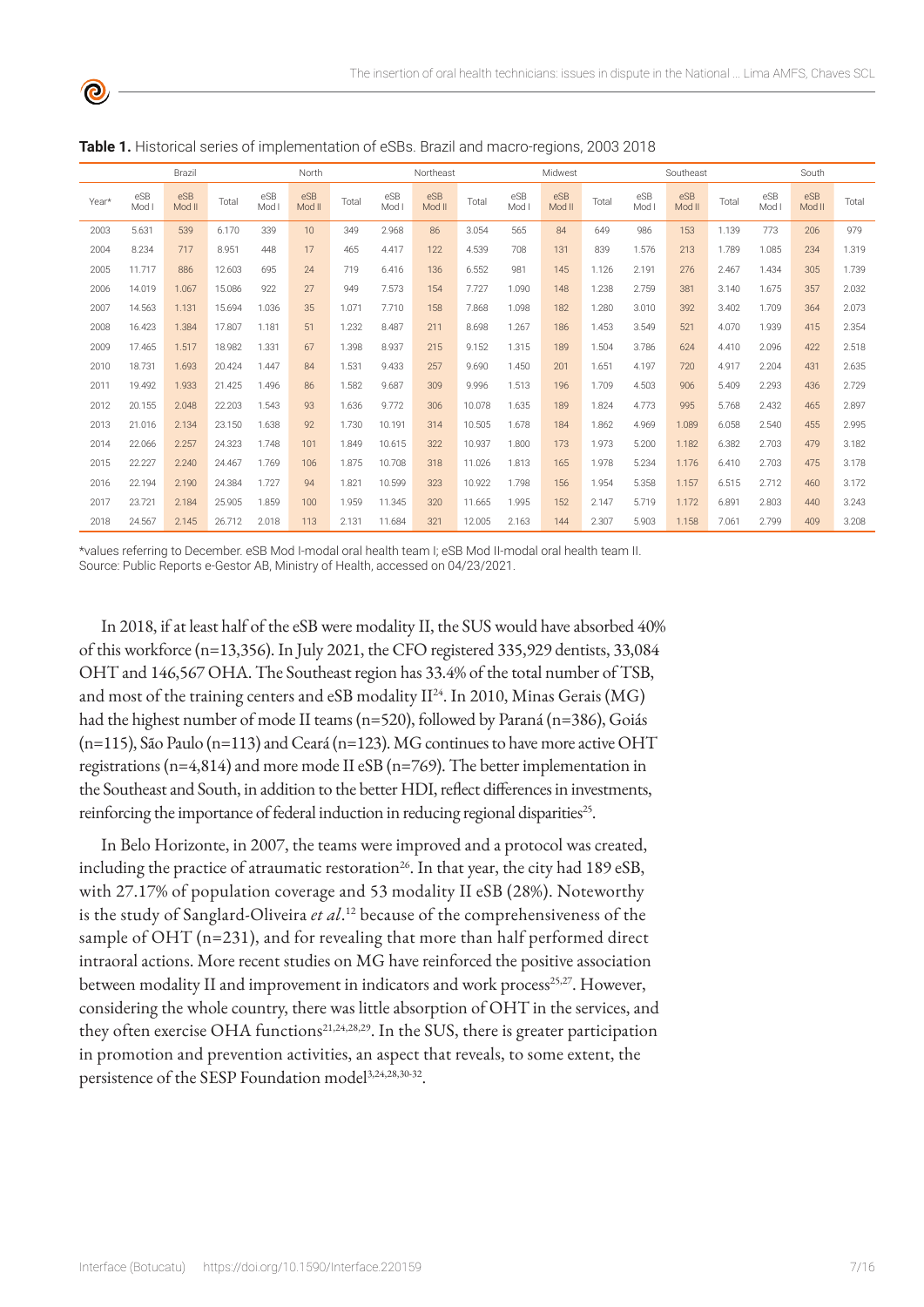In regulation, the main highlight was the creation of Law 11.889 (2008). As an act of the State and a regulatory framework, it represented an achievement, including greater support for disputes in the legal field and in the labor market. Frazão e Narvai<sup>7</sup> compared the Law with previous regulations and concluded that despite the quantitative reduction, there were gains in the scope of direct actions and viability of other actions. As for Zanetti *et al*. 13 they consider that there have been revisions and updates of previous competencies, with ambiguities. Oliveira<sup>5</sup> points out losses in the wording during the course of the PL, and the substitutes maintained technical and corporate limits. In this debate, the entities were divided. A public hearing was held in 2005 in the House of Representatives, and new changes were made after an agreement among FIO, CFO, ABO, and the Brazilian Association of Dental Surgeons. In the perception of OHT and OHA leaders, despite some losses in the text, the Law was a historical achievement<sup>5</sup>.

 $\bullet$ 

The legal and symbolic domination of the DS around the competences of the OHT is maintained in Brazil<sup>9</sup>. The ambiguities and limitations of the Law contribute to maintaining the dominated status quo of this professional<sup>5-7,13,24,28</sup>. This issue was pointed out in Uberlândia, MG, as one of the main reasons for not exercising the profession, together with low salaries and lack of appreciation by the DS<sup>29</sup>. In Vitória in the state de Espirito Santo, besides these aspects, the absence of a second piece of dental equipment and of protocols, the lack of time and work conditions for planning construction were underlined<sup>33</sup>. And finally, a competitive labor market, with DS and  $OHT$  receiving similar salaries $^{33}$ .

#### **The space of the formulating agents' points of view: main issues in dispute**

The group of formulators of the PNSB showed a predominance of trajectory linked to the bureaucratic field (n=12), followed by the scientific field (n=8) and the space of the dental entities (n=4). There was regional diversity, but with less representation from the North region (n=1). Majority of men (n=14) and self-declared white race/color/ethnicity (n=13) (Table 2). White homology and male domination was verified in this section, as the dominant fraction in the field of power of the state bureaucracy<sup>34</sup>.

For this group, the performance of direct intraoral actions by the OHT is the main issue in dispute.

They still understand that those people are taking the place of dentists, they are doing things that were supposed to be exclusively dentists [...] (E10)

The initial proposal was a greater expansion of attributions, to be able to do restorations, to do periodontal procedures that were larger than those that are in the legislation, to exercise the role that the hygienists, in a certain way, develop in other countries. (E8)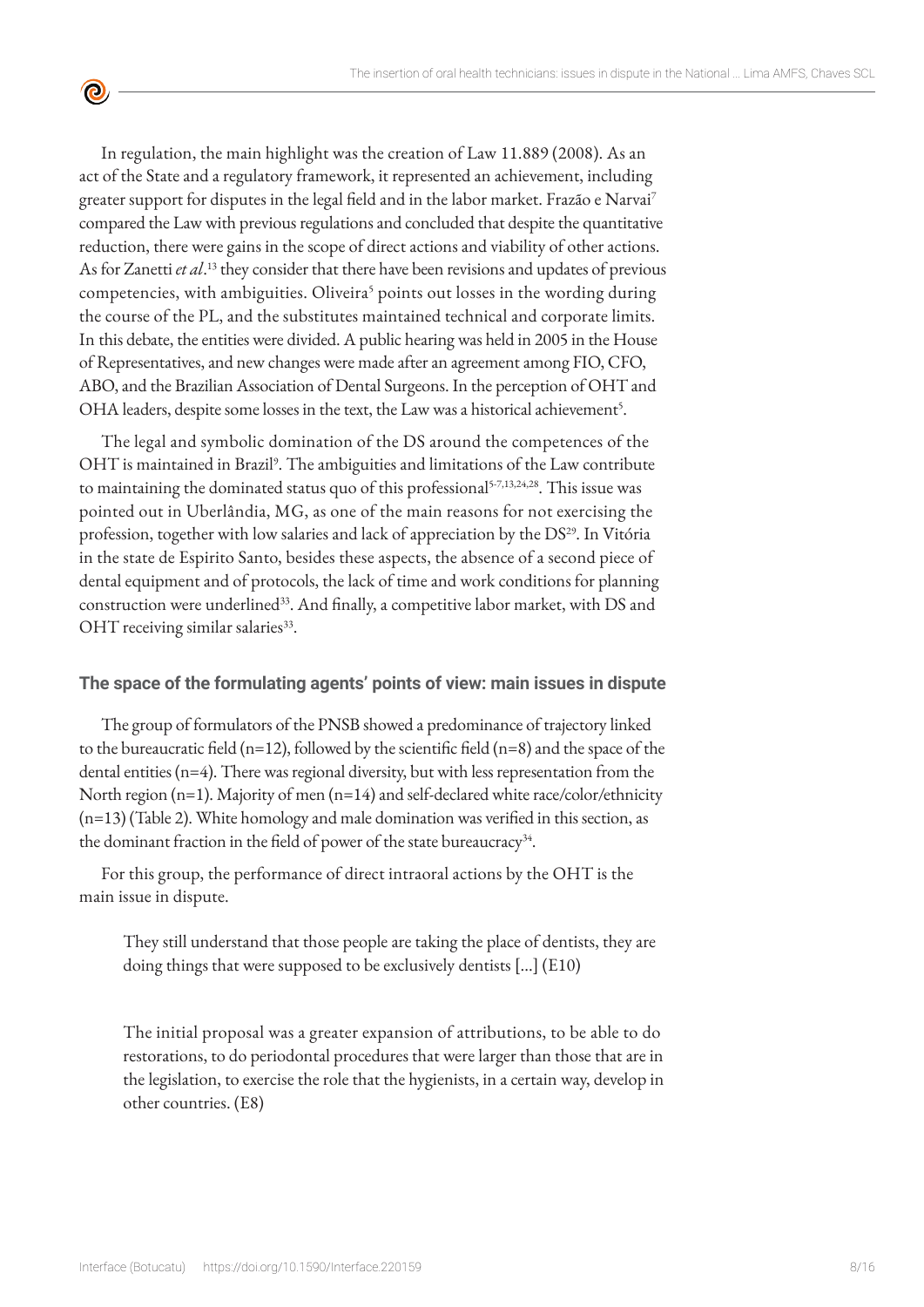Zanetti *et al*.<sup>13</sup> argue that, in Brazil, disputes over jurisdictional boundaries of competence are marked by three main ideological currents, professionalism, scientific administration, and administrative-politics. This proposal converges with the classification of Vieira-da-Silva<sup>18</sup> of the market, traditional and universal public health. Bourdieu<sup>18,20</sup> states that despite being independent, there is a homology between the agents' position space and the space of position-taking. We verified this homology in the interviewees. Even with 75% (n=12) having some experience in private practice, the participation in movements and organizations defending the Health Reform, and experience in public service, were differentials for entry and adjustments to the universalist pole.

<u>ල</u>

In the case of leaders of dental entities closer to the market pole, such as the CFO, the rejection has been justified by market reserve, judicial risk for the DS, and the perception of lower quality in the work of an OHT<sup>6</sup>. In the universalist pole, the OHT was progressively incorporated, although more in the prevention<sup>14</sup>. Agents from this pole defend teamwork, expansion of the work capacity, and access to the SUS<sup>6,7</sup>.

We failed in the expansion of oral health teams, when I speak of team, I mean the team itself, dentist surgeon, oral health technicians and assistants [...], we should only speak of oral health team when we actually have the team, university-level professional, mid-level and auxiliary professional [...]. (E1)

The ENATESPO of 2010 ruled that modality I be transitory, and that managers assume a deadline for implementation of modality II as the standard<sup>5,6</sup>. The fact of OHT being optional was a matter<sup>13</sup>. This analysis becomes more complex in view of the need for greater federal transfers and counterpart contributions from the other entities to guarantee the minimum number of OHTs, the different epidemiological, social, and economic realities of the municipalities, as well as the autonomy of the management levels, elements that are often disregarded or little addressed in the studies.

The confrontations in the political field are highlighted:

[...] the interests linked to market dentistry prevailed [...] there was a lot of pressure, many representatives put pressure not to approve the project, it was much modified in relation to what it was initially [...] the current law was ambiguous in some articles, this ambiguity stems from defects in legislative techniques, these defects are not because people didn't know how to write the article, they stem from the need to reconcile interests and compositions that are incompatible and that ultimately expressed concessions to market dentistry [...]. (E1)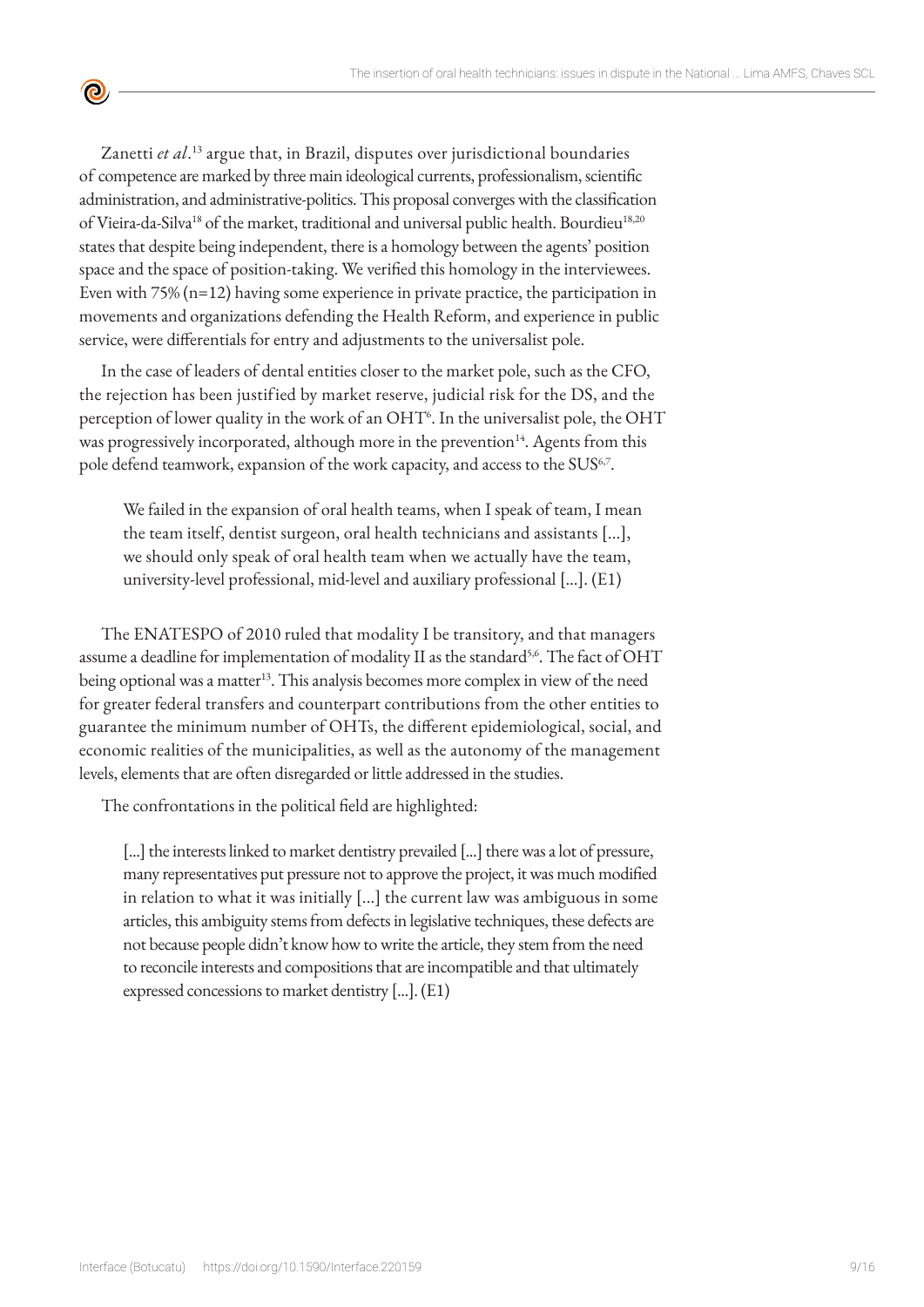<u>ල</u>

In the financial and administrative dimension, the agents of the bureaucratic field highlight the budget limitations and the Fiscal Responsibility Law as restrictions to the expansion of the payroll. In the last adjustment of Lula's government, in 2008, the MH transferred a monthly value of 2.6 thousand Reais to eSB modality II, only 600 Reais difference to modality I. The minimum wage that year was R\$415.00. The municipal counterpart, therefore, remained high, especially for municipalities that did not receive the dental equipment. The precarious conditions of the services for insertion of extra equipment, besides the need for adjustments in the work process were highlighted.

[...] the physical structure of the units that are still precarious, a new structure of services has to be made to attend a type II team [...]. (E15)

[...] the Ministry transferred the money for implementation and costs, now the municipalities and states were responsible for the human resources, that was one of the obstacles, because many municipalities were financially exhausted [...]. (E2)

In the political and ideological aspects, the strength of corporate thinking, the opposing lobby of dentists and entities, and the lack of understanding and/or opposition of managers, also influenced by these categories of thought, were evidenced. Historically, the dental corporation shows distance from the experience of these professionals<sup>33</sup>. These dominant views are present in many countries with different social realities and availability of  $DSS^{8,11}$ .

[...]. The manager's own understanding, the understanding of 4-handed work, well, not everyone has it. The logic of the biomedical model is still very strong in the managers' heads, so for them what solves it is the dentist [...]. (E4)

[...] inclusive, it was an entity with banners that were against and held banners in the Federal Chamber against the approval of the technicians' bill, because they said they were going to take space from dentists, it was a very serious issue [...]. (E2)

Zanetti *et al*. 35 understand the OHT as a bureaucratic body subjugated to two others and, therefore, vulnerable to the interaction of two rationalities, one more administrative, of the managers, and the other more corporate, of the clinical dentists. In management, the authors highlight the rational motivations for the presence of an OHT on the team<sup>35</sup>. However, this rationality is also influenced by the dominant habits in the medical field and in the dental space, tied to the interests of the market pole, and maintains the correlation of forces unfavorable to the integration and more autonomy of OHTs<sup>16,17</sup>.

The reduction in the capacity for mobilization and political confrontation of the entities representing these professionals appears as an issue, and deserves further study.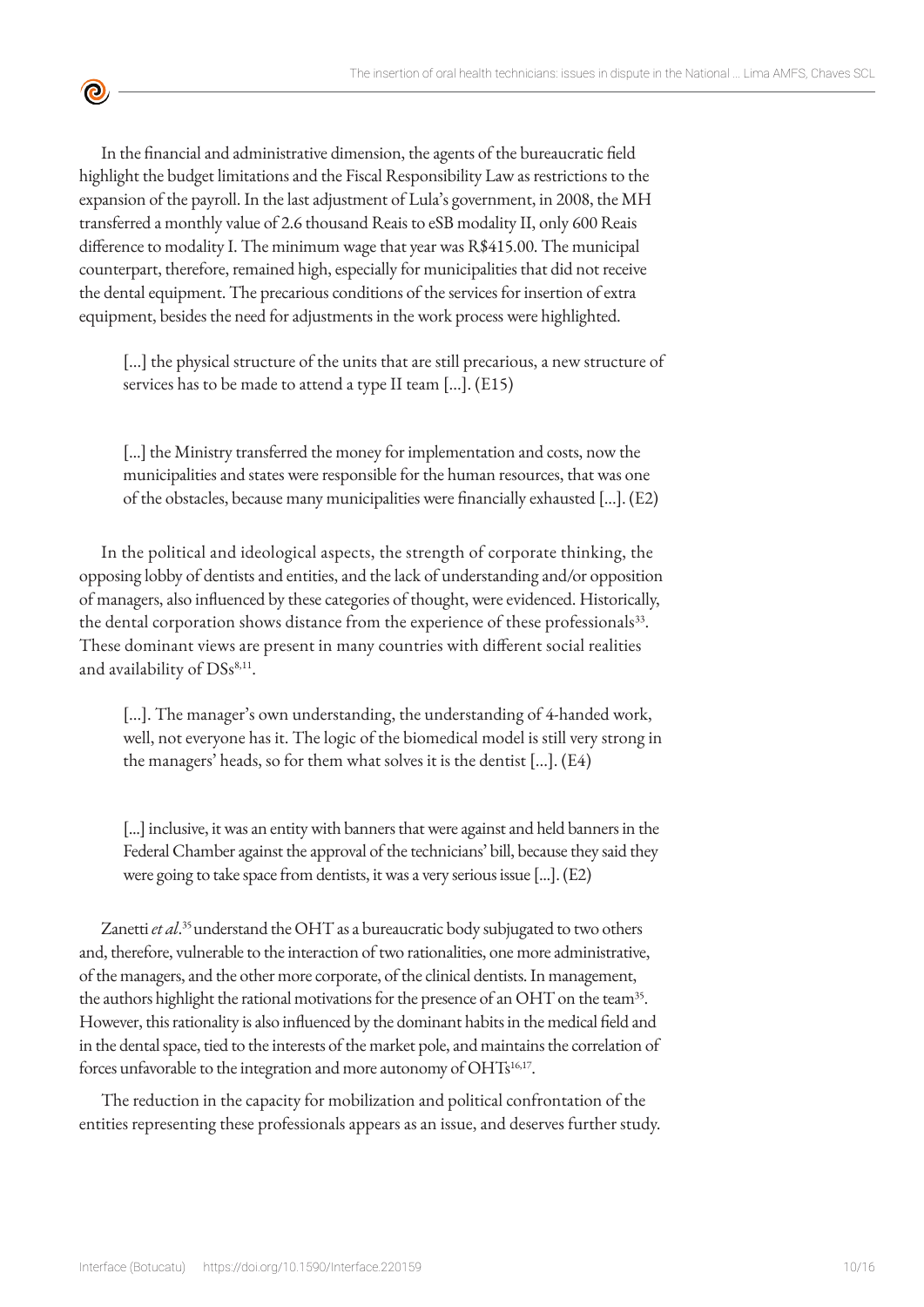[...] the debate was held with the national entities, there was also the participation of entities representing oral health technicians and assistants, which today is very disorganized, but at that time there was a national organization, with an important role in defining the Law [...]. (E8)

<u>ල</u>

[...] the technicians' defense bodies, they have not been strong enough, they are not yet so strengthened [...]. (E6)

Among the entities that position themselves in defense of these professions, the FIO, a union entity, stands out, and its relationship with the National Association of Assistants and Technicians in Dentistry (ANATO)<sup>4,7</sup>. Leaders of the FIO worked with the National Coordination of Oral Health and in the National Health Council in the period. We identified the relation between the founding agents of the FIO with ANATO, an entity that had its first organizational initiatives in the 1980s, after the formation of the National Commission of Dental Assistants and Technicians (CONATO)<sup>36</sup>. One of the reasons for its emergence was the interest of the category in participating in the CFO Commissions, which required professional organization. CONATO has been working for regulation since the first Bill (1989), and was the forerunner of ANATO, which continued working for the approval of the Law in 20084,36.

There was also recognition of the insufficiencies of the policy for training of OHTs and the lack of regulation of the opening of new dental schools, which contributes to an excessive number of DSs. The literature also points out the uncontrolled expansion of DSs as a factor in the worsening of legal disputes over competencies<sup>13</sup>.

[...] colleges generate a mass of people with quality that ranges from very debatable to excellence, you will have an oral health assistant or oral health technician to do what? If these underemployed professionals do exactly what these professionals should do [...]. (E7)

The analysis of this space of viewpoints of agents who occupied the field of power in the bureaucratic field of the PNSB evidenced the continuity of disputes around the division of dental work in Brazil. The hypotheses about its mechanisms of reproduction and different local realities require further study. This formulating group continues to dispute the PNSB in the power spaces in the bureaucratic, scientific and political fields, and in the dental entities, and the present analysis can contribute to updating the responses and inducing federal policies in future scenarios, especially in those in which the correlation of forces in the field of state power is again favorable to the universalist pole.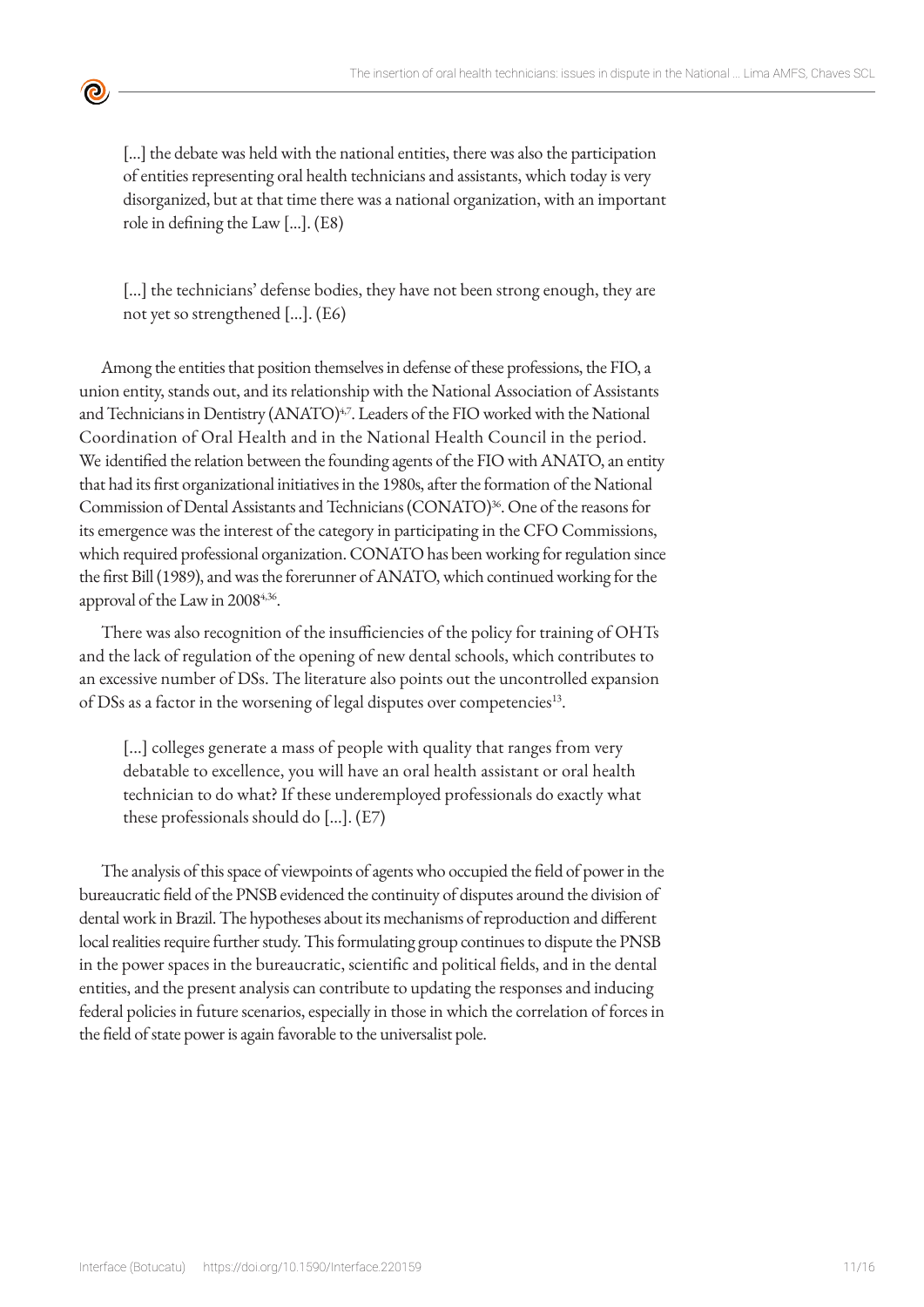## **Conclusion**

The insertion of OHT as advocated by the universalist pole may become a voided "possible", i.e., historically unrealized, according to the analysis supported by the referential of Pierre Bourdieu. Despite the efforts in the legal, bureaucratic, political fields, and the space of the entities, modality II had low implementation, with a downward trend since 2014. Law 11.889 was an achievement; however, the final text maintained the monopoly of dentists in professional practice, with no gain in autonomy for OHT. The participation of these primary and secondary level workers in the formulation of the PNSB was not evidenced. The national monthly costing incentive remained unattractive to managers. In the places where insertion occurred, traditional relations of division of dental work and underutilization of OHT predominate. Legal, practical, and symbolic domination of the market pole prevail in the SUS and in the broader dental space. The opening of possibilities provided by the PNSB has not yet been enough to bring about changes in the dominant doxa and habitus around this issue. Transformations in the work processes are still under dispute in the micropolitics of management and services. OHTs, dentists, entities, and researchers from the universalist pole remain as interested agents. Studies that update information and analyze the actions and positions of technicians as protagonists, as well as those of the market pole on the subject are necessary.

The sociological perspective of political analysis undertaken emphasizes the role of symbolic domination to legitimize the status quo and give an appearance of "natural" to the relations of domination. It is necessary to know and recognize the immanent rules and laws of the field and objects in dispute in order to continue to "play the game" and transform it. The analysis of the Brazilian case revealed potentialities and limitations of the bets that have not yet been consolidated in the space of the possible, still open, and, subsidize future actions, considering the persistence of this domination and possible ways to confront it.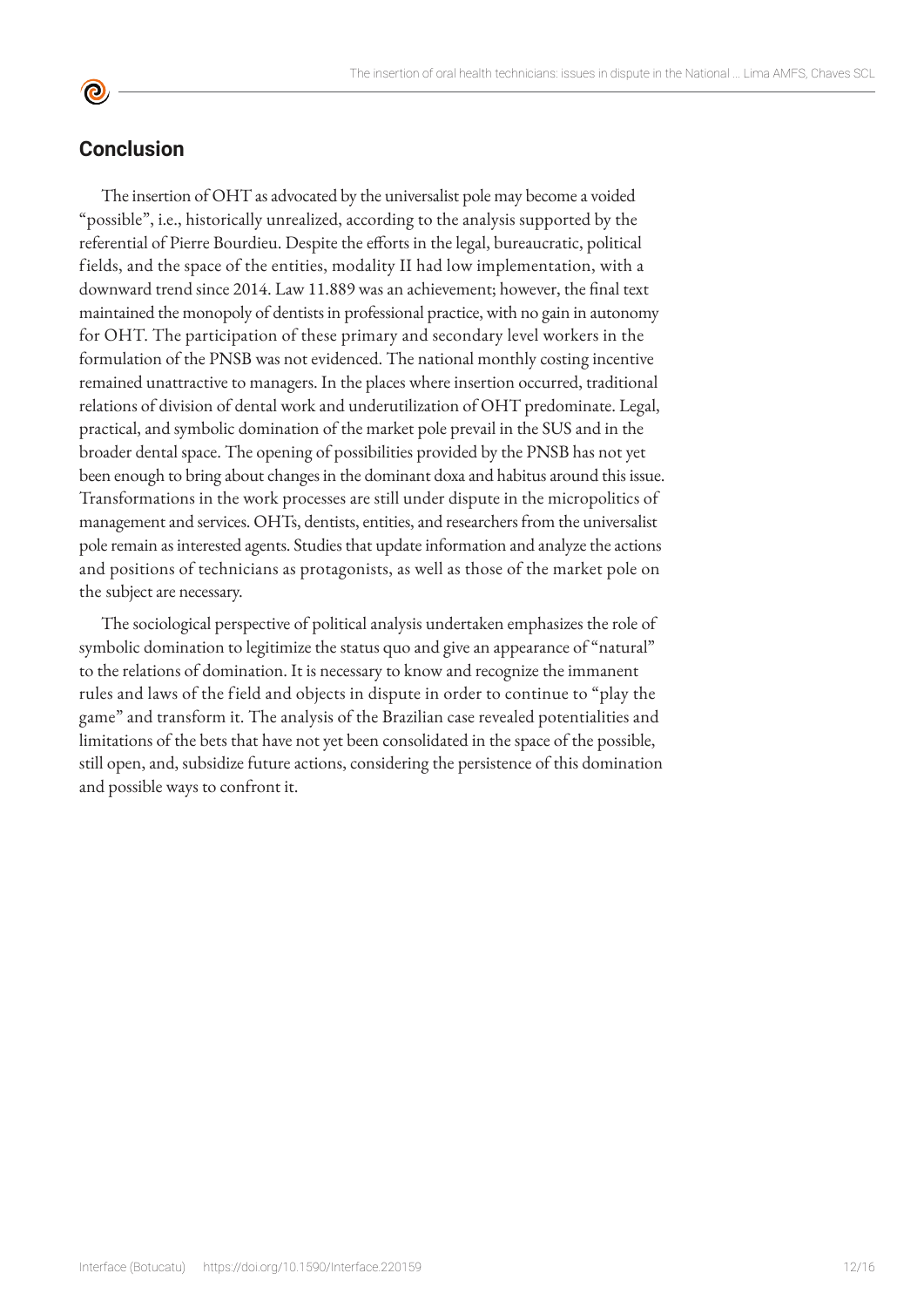#### Authors' contribution

All authors actively participated in all stages of preparing the manuscript.

#### Funding

This study was supported by the Coordination for the Improvement of Higher Education Personnel (Capes) through the Edital 010/2019 - Capes PrInt UFBA - Sandwich Doctorate Scholarship.

#### Conflict of interest

The authors have no conflict of interest to declare.

#### Copyright

This article is distributed under the terms of the Creative Commons Attribution 4.0 International License, BY type (https://creativecommons.org/licenses/by/4.0/deed.en).

#### $\left($ ce  $\right)$  BY

#### **Editor**

Antonio Pithon Cyrino **Associated editor** Franklin Delano Soares Forte

**Translator** Félix Héctor Rigoli

**Submitted on** 11/27/21 **Approved on** 03/16/22

#### **References**

- 1. Warmling CM, Cipriani CR, Pires FS. Perfil de auxiliares e técnicos em saúde bucal que atuam no Sistema Único de Saúde. Rev APS. 2016; 19(4):592-601.
- 2. Narvai PC, Frazao P. Saúde bucal no Brasil: muito além do céu da boca. Rio de Janeiro: Fiocruz; 2008.
- 3. Pezzato LM, Monteiro MI, Bagnato MHS. Processos de formação do técnico em higiene dental e do auxiliar de consultório dentário no Brasil: algumas memórias. Odontol Soc. 2007; 9(1):39-49.
- 4. Tomazevic JM. Componente educativo na formação e prática profissional do pessoal auxiliar odontológico [dissertação]. São Paulo: Faculdade de Odontologia, Universidade de São Paulo; 2005.
- 5. Oliveira JAA. O técnico de higiene bucal: trajetória e tendências de profissionalização com vista ao maior acesso aos serviços de saúde bucal [dissertação]. Rio de Janeiro: Escola Nacional de Saúde Pública da Fundação Oswaldo Cruz; 2007.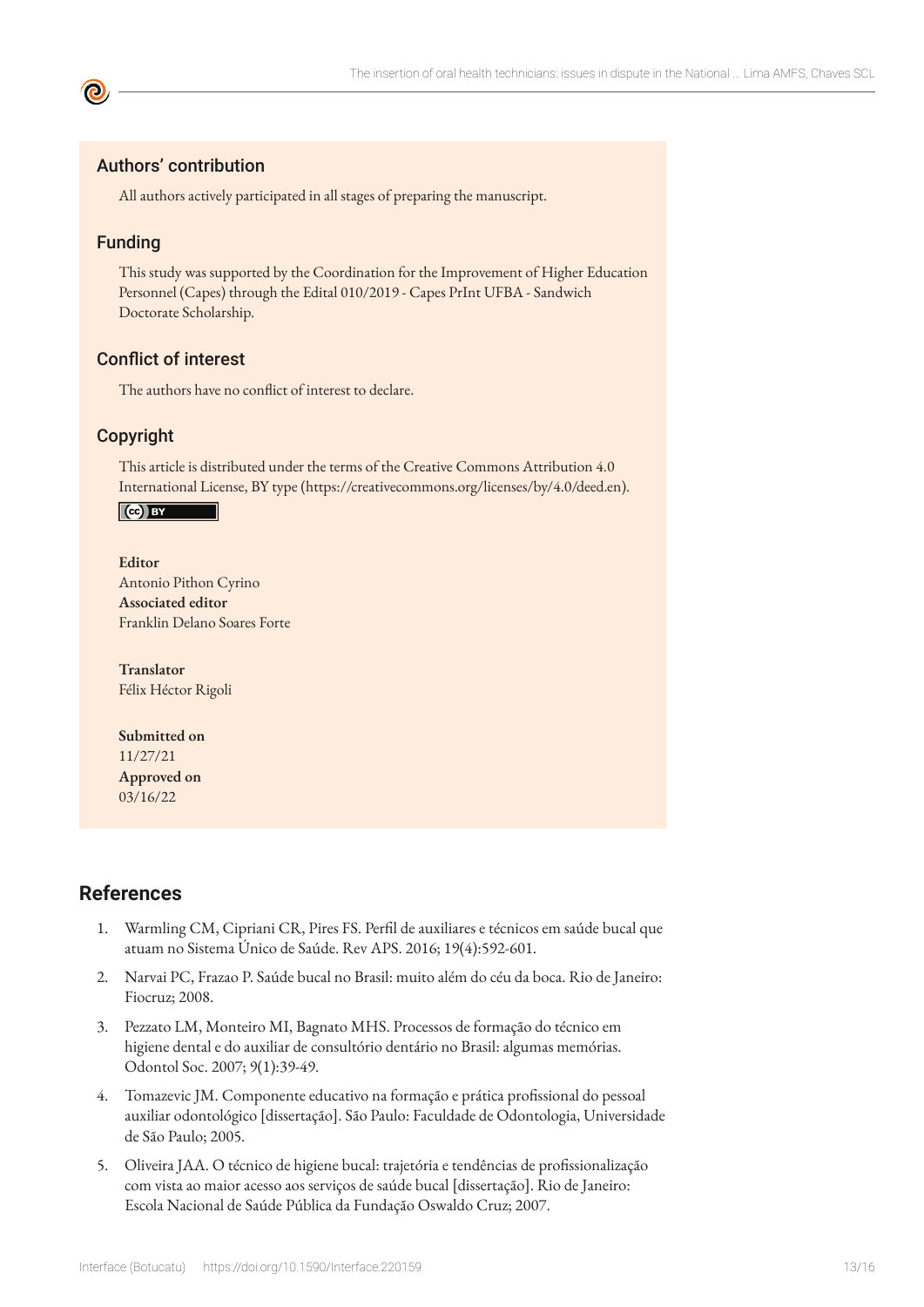

- 6. Aguiar DML, Frazão P. A insuficiência da política pública para inclusão do técnico em saúde bucal na atenção primária no Brasil. In: Chaves SCL, organizador. Política de saúde bucal no Brasil: teoria e prática. Salvador: EDUFBA; 2016. p. 297-318.
- 7. Frazão P, Narvai PC. Lei n.º 11.889/2008: avanço ou retrocesso nas competências do técnico em saúde bucal? Trab Educ Saude. 2011; 9(1):109-23.
- 8. Nash DA, Friedman JW, Mathu-Muju KR, Robinson PG, Satur J, Moffat S, et al. A review of the global literature on dental therapists. Community Dent Oral Epidemiol. 2014; 42(1):1-10.
- 9. Aguiar DML, Tomita NE, Machado MFAS, Martins CL, Frazão P. Técnicos em saúde bucal na atenção primária à saúde no Brasil: possibilidades e limitações. Cad Saude Publica. 2012; 30(7):1560-70.
- 10. Potter WB. Expanding the dental workforce to improve access and reduce disparities in oral health. Am J Public Health. 2017; 107 Suppl 1:26-7.
- 11. Yang YT, Chen B, Wanchek T. Dental therapists: a solution to a shortage of dentists in underserved communities? Public Health Rep. 2017; 132(3):285-8.
- 12. Sanglard-Oliveira CA, Werneck MAF, Lucas SD, Abreu MHNG. Atribuições dos técnicos em saúde bucal na estratégia saúde da família em Minas Gerais, Brasil. Cienc Saude Colet. 2013; 18(8):2453-60.
- 13. Zanetti CHG, Oliveira JAA, Mendonça MA. Divisão do trabalho odontológico em perspectiva: desafio de interpretar as competências dos técnicos. Trab Educ Saude. 2012; 10(2):195-222.
- 14. Lenza MMO, Rodrigues LG, Lenza MG, Prado MM, Silva RF. Limites de atuação da equipe de saúde bucal em um panorama global. Rev Bras Odontol Leg. 2019; 6(3):59-72.
- 15. Cohen N, Horev T. Policy entrepreneurship and policy networks in healthcare systems – The case of Israel's pediatric dentistry reform. Isr J Health Policy Res. 2017; 6:24.
- 16. Soares CLM, Paim JS, Chaves SCL, Rossi TRA, Barros SG, Cruz DN. O movimento da Saúde Bucal Coletiva no Brasil. Cienc Saude Colet. 2017; 22(6):1805-16.
- 17. Bourdieu P. Razões práticas: sobre a teoria da ação. 11a ed. Campinas: Papirus; 2011.
- 18. Vieira-da-Silva LM. O campo da Saúde Coletiva: gênese, transformações e articulações com a reforma sanitária. Salvador, Rio de Janeiro: EDUFBA, FIOCRUZ; 2018.
- 19. Bourdieu P. Sobre o Estado. São Paulo: Companhia das Letras; 2014.
- 20. Bourdieu P. Sociologie Générale. Les concepts élémentaires de la Sociologie. Paris: Seuil; 2016.
- 21. Paranhos LR, Tomasso S, Ricc ID, Siqueira DF, Scanavini MA. Atribuições e implicações legais dos profissionais auxiliares da odontologia: visão do próprio auxiliar. RGO Rev Gauch Odontol. 2009; 57(1):77-85.
- 22. Brasil. Ministério da Saúde. Escolas Técnicas e Centros Formadores [Internet]. Brasília: Ministério da Saúde; 2014 [citado 30 Out 2021]. Disponível em: https://bvsms.saude. gov.br/bvs/folder/ret\_sus\_rede\_escolas\_tecnicas.pdf
- 23. Kovaleski DF, Boing AF, Freitas SFT. Recursos humanos auxiliares em saúde bucal: retomando a temática. Rev Odontol Unesp. 2005; 34(4):161-5.
- 24. Reis PAM, Corrêa CP, Martins CB, Gheller MG. O técnico em saúde bucal: atuação deste profissional no serviço público de saúde. RGSS. 2017; 6(3):293-305.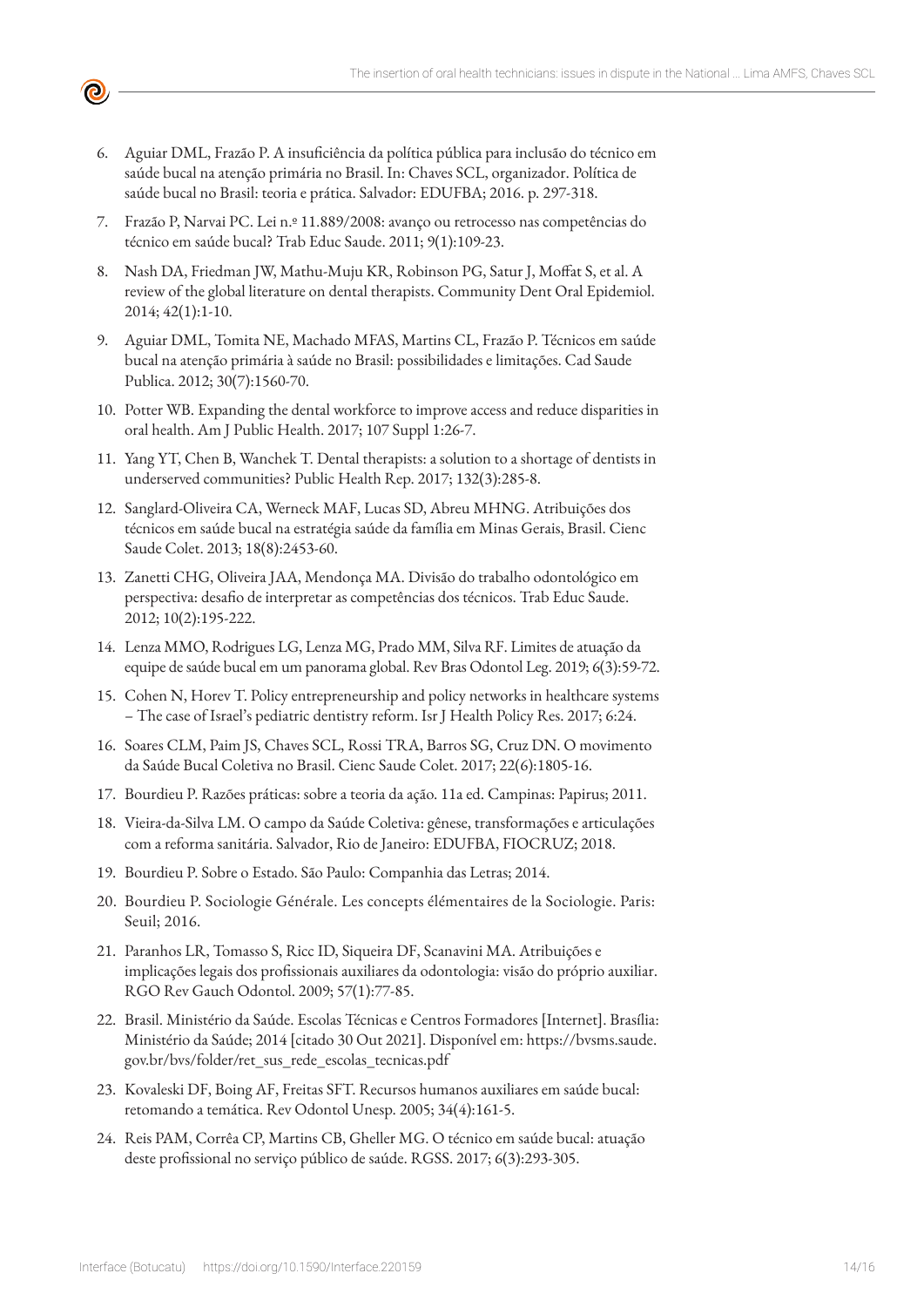

- 25. Amorim LP, Senna MIB, Paula JS, Rodrigues LG, Chiari APG, Ferreira RC. Processo de trabalho em saúde bucal: disparidade entre as equipes no Brasil, 2014. Epidemiol Serv Saude. 2021; 30(1):e2020353.
- 26. Sá EMO, Melo MB, Cavalcanti CAT, Oliveira LA, Pereira NNR, Marques ORA, et al. As atribuições do técnico de saúde bucal: sistematização de práticas. Trab Educ Saude. 2011; 8(3):463-84.
- 27. Cruz ACPDS, Lucas SD, Zina LG, Pinto RDS, Senna MIB. Factors associated with the inclusion of oral health technicians into the public health service in Brazil. Hum Resour Health. 2019; 17(1):35.
- 28. Warmiling CM, Rosa EK, Pezzato LM, Toassi RFC. Competências de auxiliares e técnicos de saúde bucal e o vínculo com o Sistema Único de Saúde. Trab Educ Saude. 2016; 14(2):575-92.
- 29. Prado MMS. Formação e prática profissional do técnico em saúde bucal: um estudo sobre a percepção de egressos [tese]. Belo Horizonte: Universidade Federal de Minas Gerais; 2013.
- 30. Liñan MBG, Bruno LENB. Trabalho e formação profissional do atendente de consultório dentário e do técnico em higiene dental. Trab Educ Saude. 2007; 5(2):297-316.
- 31. Oliveira DGO. O técnico em saúde bucal na Estratégia de Saúde da Família [trabalho de conclusão de curso]. Belo Horizonte: Universidade Federal de Minas Gerais; 2011.
- 32. Esposti CDD, Oliveira AE, Santos-Neto ET, Zandonade E. O processo de trabalho do técnico em saúde bucal e suas relações com a equipe de saúde bucal na Região Metropolitana da Grande Vitória, Espírito Santo, Brasil. Saude Soc. 2012; 21(2):372-85.
- 33. Galvêas EA, Esposti CDD, Santos-Neto ET, Oliveira AE. Relações entre cirurgiõesdentistas e técnicos em saúde bucal na política nacional de saúde bucal. In: Sodré F, Andrade MAC, Lima RCD, Garcia ACP, organizadoras. Gestão em saúde: reflexões no campo da saúde coletiva. Vitória: Emescam; 2016. p. 275-97.
- 34. Abreu MAA, Meirelles RL. Mulheres e homens em ocupação de cargos de direção e assessoramento superior na carreira de especialista em políticas públicas e gestão governamental. Brasília: IPEA; 2012.
- 35. Zanetti CHG, Guimarães P, Lima MAU. Pesquisa razões práticas: utilidade e justiça na alocação do Técnico de Higiene Dental (THD) para a oferta assistencial programada do PSF (aferindo a validade externa do instrumento de pesquisa). Brasília: UNB, CEAM, NESP, ObervaRH; 2006.
- 36. Associação Nacional dos Técnicos Odontológicos. Vídeo Institucional [Internet]. Brasília: ANATO; 2021 [citado 20 Jun 2021]. Disponível em: http://www.anato.org. br/video-institucional-anato/